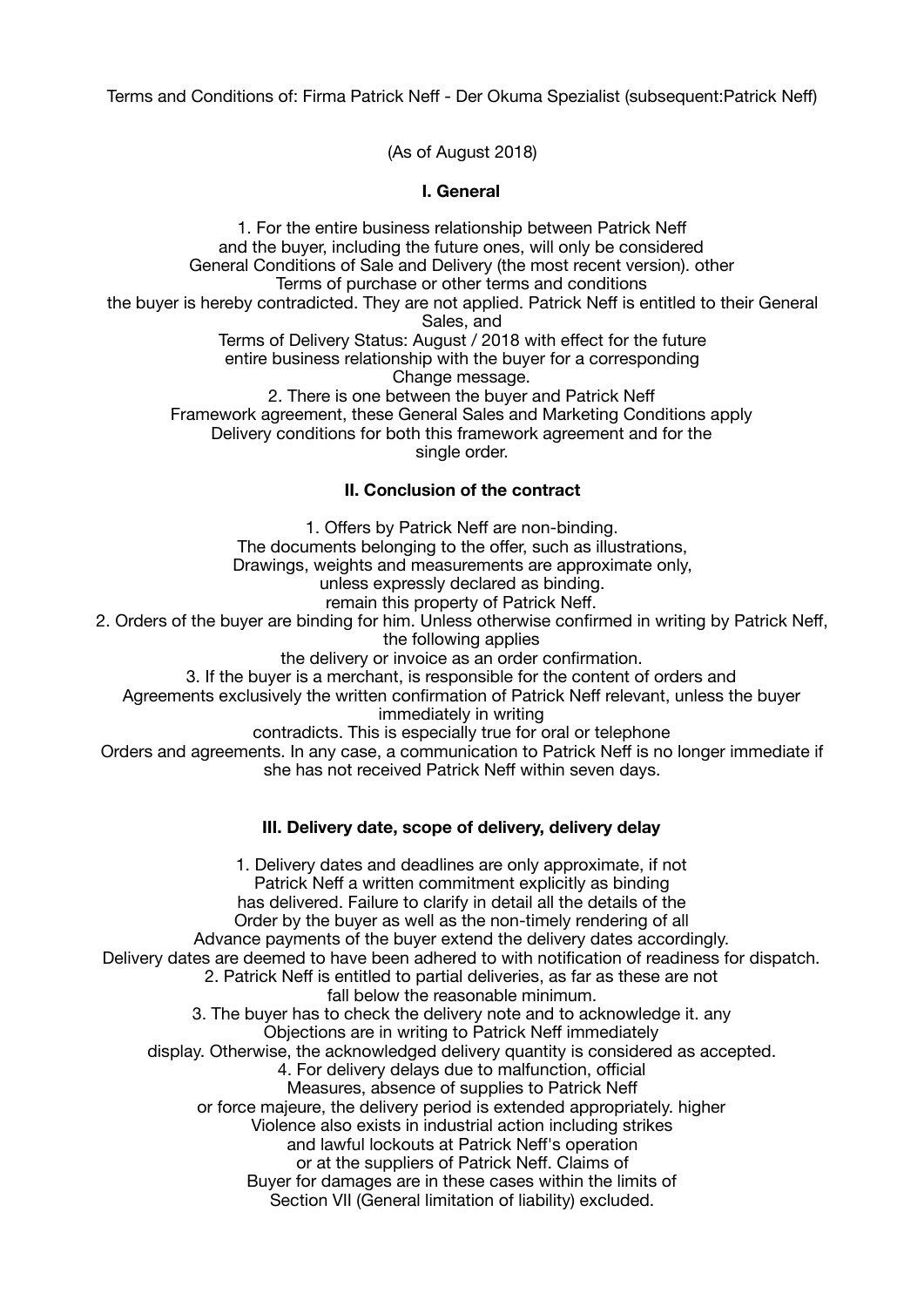5. Arises to the buyer by a debt of Patrick Neff Delayed delivery damage, the buyer can this to the exclusion further compensation claims of 0.5% for each week of Delayed, but not exceeding 5% of the value of the affected Part of the total delivery requires replacement. In case of delivery delay the buyer can after setting a reasonable grace period and with the expressly declare that, on the expiry of that period, he will accept the Refuse performance, withdraw from the contract if the benefit is not within the grace period. Further claims in case of delay in delivery, in particular claims for damages, are in accordance with the Regulations of Section VII (General Limitation of Liability) locked out.

### **IV. Prices, terms of payment**

1. Prices include VAT, Freight, Customs, Postage, Packaging, Insurance and other expenses are not included. Decisive for the Calculation of brand new machines are valid on the day of delivery Prices. The packaging will be charged at cost price; your Return is excluded.

2. In the absence of special agreements, invoices are immediately without deduction due for payment.

3. If the buyer is in default of payment, the seller is entitled to To demand default interest of 10% above the base rate. The Assertion of a specific damage caused by delay remains reserved. 4. Set-off rights are the buyer after completed acceptance / commissioning only if his Counterclaims legally established, undisputed or recognized by Patrick Neff.

#### **V. Risk of ownership, acceptance**

1. The risk is with the beginning of the loading or dispatch of the Delivery item to the buyer, even if Partial deliveries are made or Patrick Neff still others Services, eg B. the shipping or delivery and installation and or Commissioning has taken over. As far as the delivery item must be accepted, is the acceptance for the transfer of risk prevail. The acceptance must take place immediately on the date of acceptance, alternatively, after the supplier's notification of readiness for acceptance be carried out and may not by mere presence of a material defect can not be denied by the buyer. 2. If the dispatch or the acceptance is delayed for reasons for which Patrick Neff is not responsible, the risk shall be from the day of

Notification of shipping or acceptance readiness for the buyer.

# **VI. Warranty, notice of defects**

1. For defects of delivery Patrick Neff is liable under exclusion further claims as follows: 1.1 The warranty periods for new products are private Use (sale of consumer goods, § 474 BGB) from passing of risk 24 Months, for commercial and / or professional use 12 months. 1.2. For used products, the warranty period is from Transfer of risk for private use (purchase of consumer goods, § 474 BGB) 12 months, for commercial and / or professional use the warranty excluded. Used machines will be delivered with the remaining accessories in the state, in which they are at contract conclusion. Any liability for open or hidden defects is also excluded if the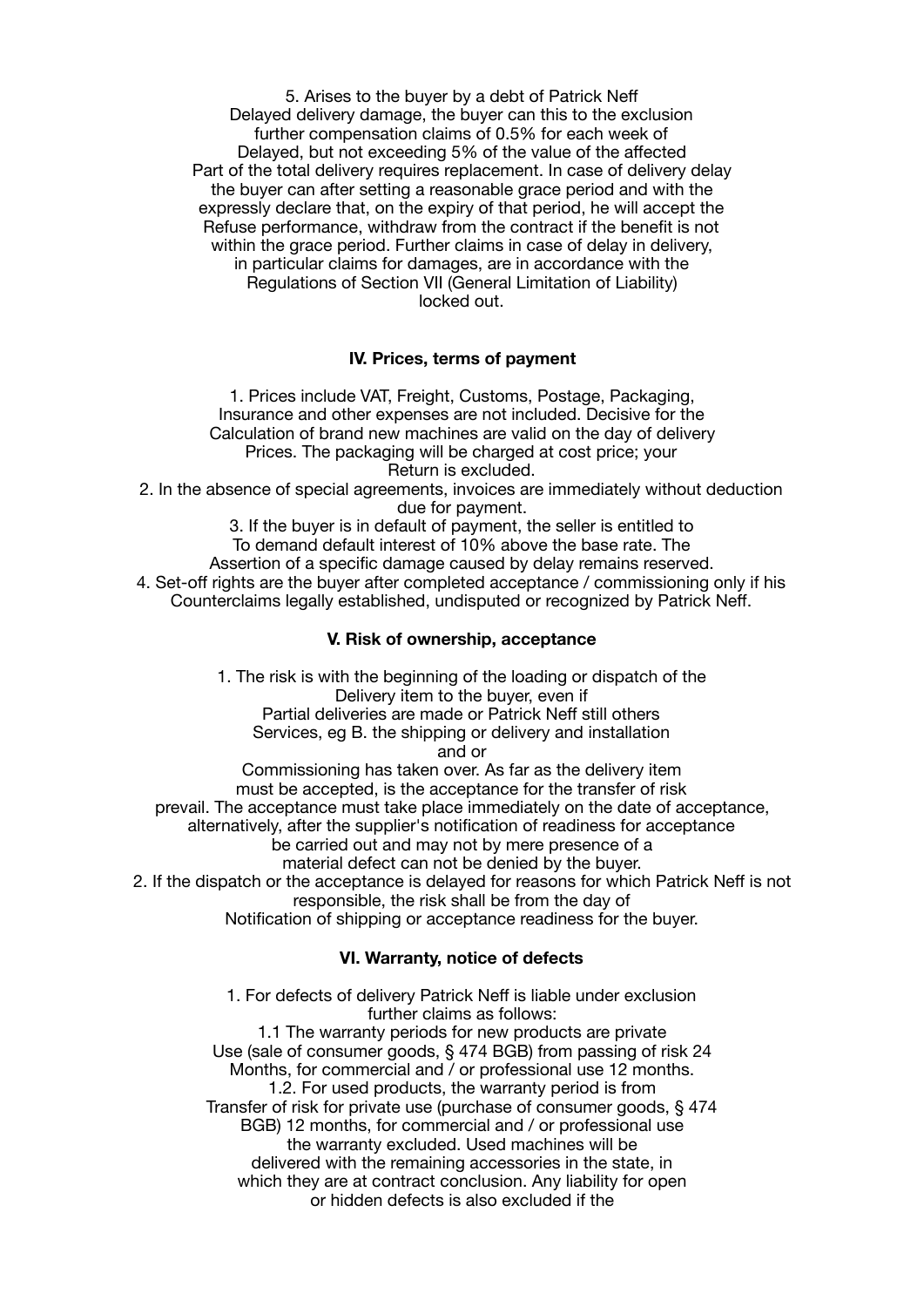Machine has not been previously visited by the buyer, unless Patrick Neff would have known the buyer known defects intentionally or grossly negligent. 1.3 The limitation of warranty is excluded according to § 309 No. 7a except for damages to body and health and for other damages only with simple negligence. 2. The provisions of paragraph 1 do not apply to guaranteed Characteristics or in the event of culpable violation of the contract Obligations. Such claims of the buyer as well as claims because Damage not caused to the delivery item itself, be in accordance with the provisions of Section VII (General Limitation of liability) to the extent permitted by law locked out. Will be improved as part of the warranty or redelivered, this does not trigger a new beginning of the warranty period out. 3. Properties are only warranted if expressly stated as such in the contract are designated. Oral information and information in the Documents by Patrick Neff contain no assurances. Samples, Patrick Neff, dimensions, DIN specifications, Specifications and other information about the condition of the delivery item serve the specification and are not assured properties. As far as Patrick Neff's too This is quaranteed by the use of materials that are contractually specified only the conformity with the specification and not the suitability materials for the contractual purpose. For clues, Patrick Neff is only committed to their apparent inappropriateness. 4. Damage caused by external influence, improper installation and Treatment, inadequate operation or maintenance, corrosion or ordinary wear and tear are caused by the warranty except. The warranty extends in the latter case especially not on the wear of wearing parts. Wear parts are all rotating parts, all drive parts and Tools. When selling a machine are these Warranty regulations use in single-shift operation based. 5. The buyer is obliged to deliver the delivered goods immediately upon receipt duly investigate at his expense and any deficiencies, False deliveries, obviously not approved Wrong shipments or shortfalls, Patrick Neff opposite immediately in writing. The ad excludes the ad until commissioning or acceptance report. Hidden defects must be reported in writing to Patrick Neff immediately after discovery. For the rest, §§ 377.378 HGB remain on both sides Trading business untouched among merchants. 6. Any quality defects of a partial delivery do not entitle to Rejection of the remainder of the completed quantity, unless the Buyer can prove that the acceptance of only part of the delivery considering the circumstances unreasonable for him. 7. If the buyer detects a defect, he may not the delivery item change, process or give to third parties, but has Patrick Neff sufficient time and opportunity to give himself to convince of the defect and if necessary the required Subsequent performance (repair or replacement); otherwise, all claims for defects will be canceled. Only in urgent cases Danger to the operational safety and / or to the defense disproportionately big damage, Patrick Neff immediately too the buyer has the right to the defect itself or by third parties and by Patrick Neff replacement to demand the necessary expenses. Independent of The existence of a defect also invalidates the warranty claims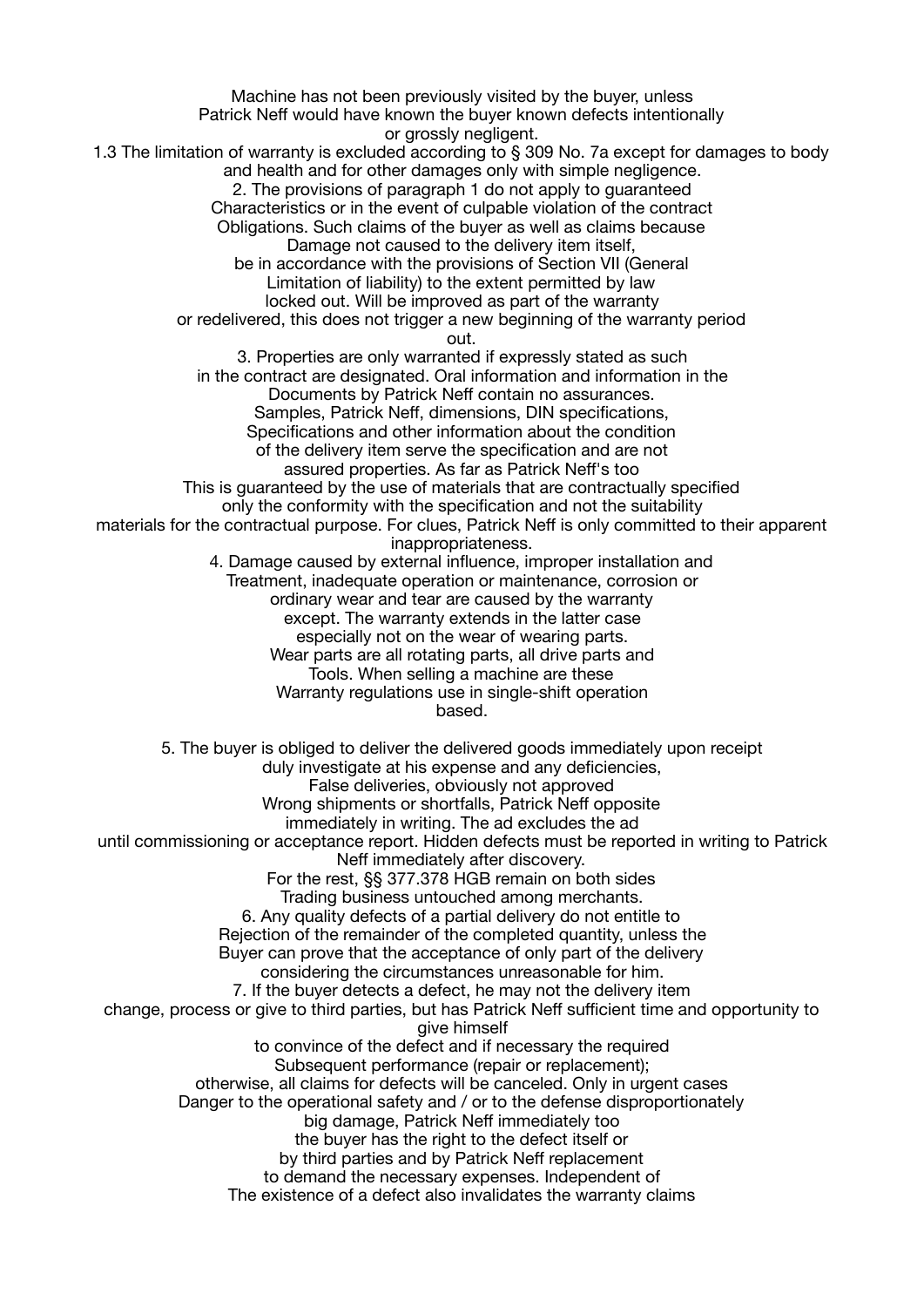then, if without the permission of Patrick Neff part the buyer or a third party modification or repair work be made. 8. Transport damage must be reported to the seller immediately. The necessary formalities, the buyer has to settle with the carrier, in particular, all the necessary findings to safeguard Recourse to third parties. As far as commercially available Breakage, shrinkage or the like can remain within reasonable limits this is not objectionable. 9. In the case of justified complaint, Patrick Neff will choose to remedy defective goods or replacement. Multiple repairs are permitted. 10. In case of defect removal, Patrick Neff committed to all necessary for the purpose of remedying the defect Expenses in particular transport, travel, labor, and To bear material costs as far as they are not increased by that the purchased object to a place other than the place of performance was brought. 11. Let Patrick Neff do an appropriate job Grace period for supplementary performance within the meaning of § 439 BGB, without remedy the defect or supply replacement or give it one Repair or replacement delivery is impossible, fails or refused by Patrick Neff for any other reason, is the buyer, who is not a consumer, to the exclusion of all other claims concerning the delivery item only the Right to rescind the contract or the purchase price reduce. **VII. General limitation of liability** 

1. If the delivery item is due to fault of Patrick Neff due to failure or incorrect advice before or after conclusion of the contract or breach of other contractual Secondary duties (eg operating or maintenance instructions) of Buyer can not be used in accordance with the contract, so shall apply Provisions of Sections VI and VII.2 accordingly, more extensive Claims of the buyer are excluded. 2. For damage not caused to the delivery item itself are liable, Patrick Neff - for which legal reasons always - only - at will, - in the case of gross negligence of the owner (s) or senior executive Employee, - culpable injury to life, body, health, - in the case of defects he fraudulently concealed or their absence he has guaranteed - in case of defects of the delivery item, as far as after Product liability law for personal injury or property damage to private used objects. In the event of culpable violation of essential contractual obligations, Patrick Neff is not liable for gross negligence Employee and slight negligence, in the latter case limited in the contractually reasonable, reasonably foreseeable manner Damage; further claims are excluded. VIII. Retention of title, collateral

> 1. Patrick Neff retains ownership of the Delivery item until receipt of all payments from the Delivery contract. In case of breach of contract by the buyer, especially in case of late payment, as well as when applying for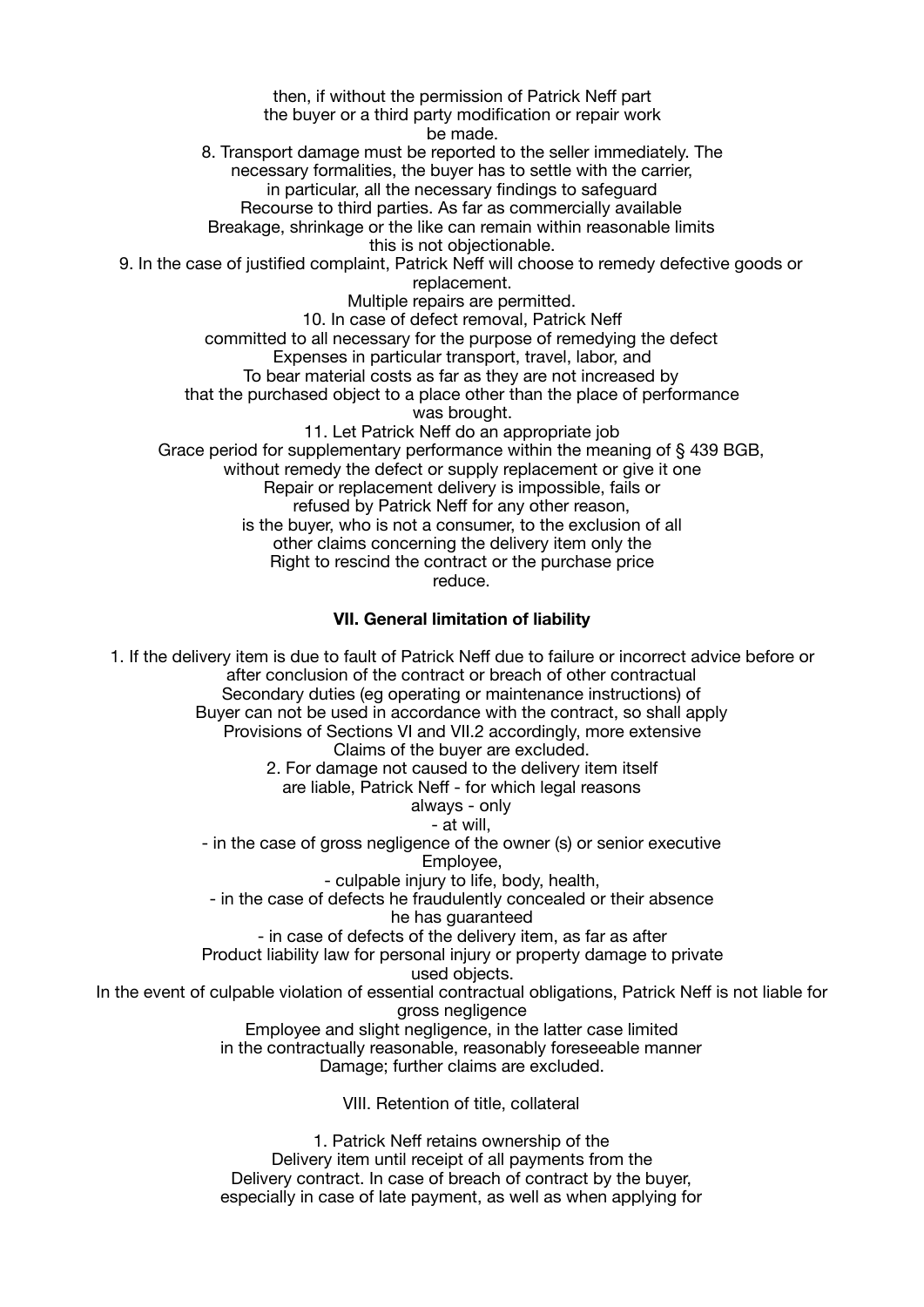The opening of insolvency proceedings is Patrick Neff zur Return of the delivery item after reminder justified and the buyer is obliged to surrender. In seizure or Other interventions by third parties have the buyer Patrick Neff to notify in writing immediately. 2. Patrick Neff is entitled to the delivery item Cost of the buyer against theft, breakage, fire, water and other damage to be insured, unless the buyer himself Insurance has been proven. 3. The buyer is entitled to the delivery item in the ordinary Resell business. However, he already assigns to Patrick Neff all the claims that come from the Resale against the customer or against third parties regardless of whether the reserved goods without or is resold after processing. To confiscate this Claims the buyer is authorized even after the assignment. The Authority of Patrick Neff, the claims themselves to collect, remains unaffected; However, Patrick Neff agrees not to collect the claims as long as the Buyer duly fulfills his payment obligations. Patrick Neff may demand that the buyer give him the assigned claims and their debtors announces all information required for collection, the related Handing over documents and informing the debtors of the assignment. If the delivery item is resold together with other goods that are not owned by Patrick Neff, the claim shall apply of the buyer against the buyer in the amount of the delivery price agreed between Patrick Neff and the buyer as assigned. 4. The processing or transformation of reserved property shall be carried out by the Buyers always made for Patrick Neff. Will the Reservation matter with other non Patrick Neff belonging. If processed or inseparably mixed, Patrick Neff acquires co-ownership of the new object in proportion the value of the reserved object to the other processed or mixed objects at the time of processing or Mixing. Become goods by Patrick Neff with others movable objects connected to a single thing or inseparably mixed and is the other thing as the main thing It shall be deemed agreed that the buyer assigns pro rata co-ownership to Patrick Neff, as far as the main belongs to him. The buyer holds the property or co-ownership for Patrick Neff. For those by the processing, transformation or Connection as well as mixing arising thing applies otherwise Same as for the reserved goods. 5. For the proper fulfillment of the liabilities of the buyer Patrick Neff is entitled to appropriate collateral demand. Patrick Neff is committed to his due To release securities as far as their value is to be secured Claims that have not yet been settled by more than 20% exceeds. **IX. Performance obligation, impossibility and non-performance** 

> 1. The delivery obligation and the delivery period of Patrick Neff subject to the reservation of proper, complete and timely self-delivery.

> 2. If Patrick Neff the entire performance before passing of risk due to a circumstance attributable to Patrick Neff becomes impossible, the buyer can withdraw from the contract.